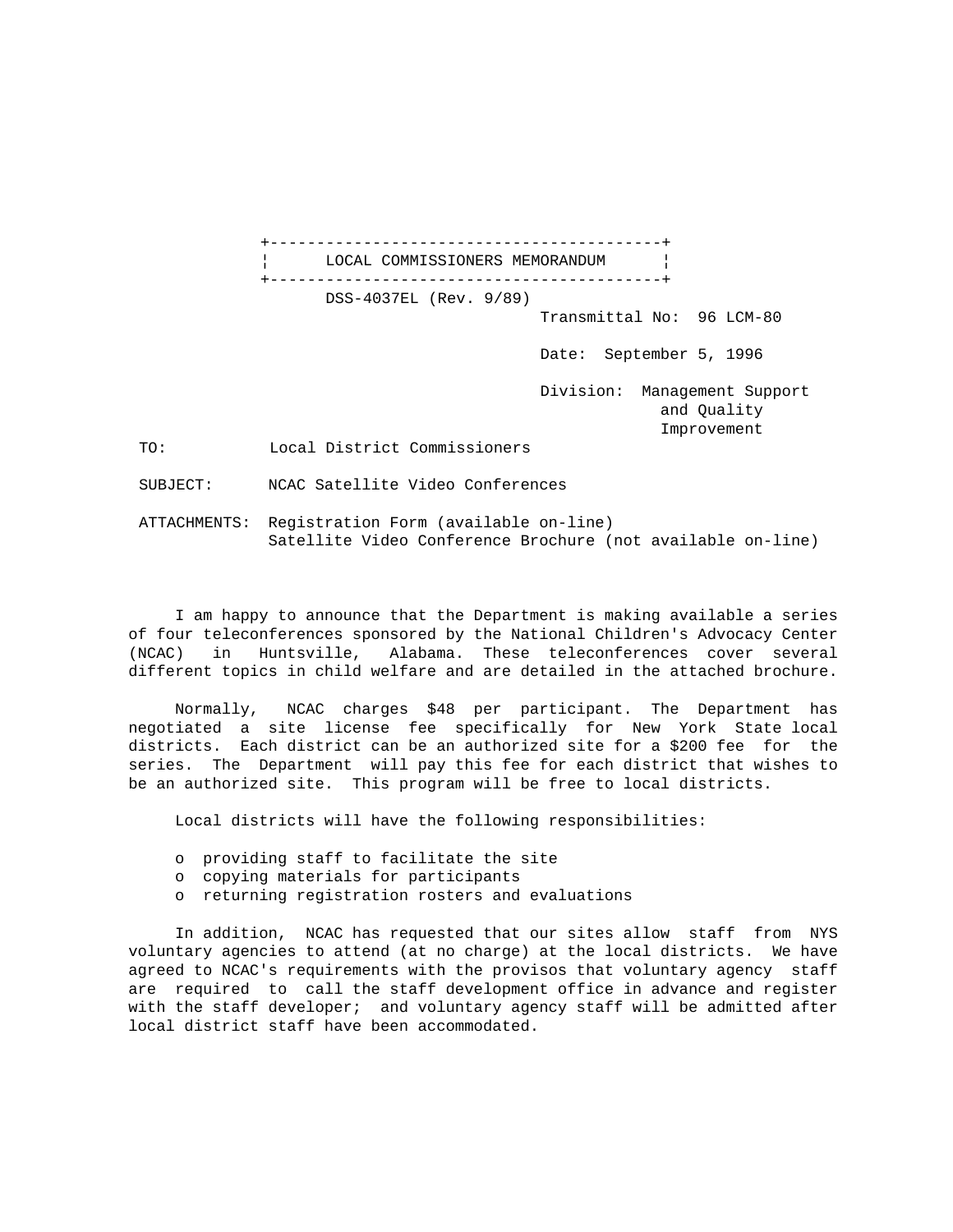Date: September 5, 1996

Trans. No. 96 LCM-80 **Page No. 2** Page No. 2

 These programs are offered Friday afternoons from 12:30 to 3:30, September 27 through October 18. Your SUNY SAT receive site must be available during these hours. If you are interested in this program, and would like to be an authorized site, please complete the attached form and e-mail it back to David McGann, Office of Human Resource Development, user ID #AW2950, by Friday, September 13, 1996. If you need additional information, please call Mr. McGann at 518-474-8629.

 $\mathcal{L}_\mathcal{L}$  , which is a set of the set of the set of the set of the set of the set of the set of the set of the set of the set of the set of the set of the set of the set of the set of the set of the set of the set of

 David P. Avenius Deputy Commissioner Division of Management Support and Quality Improvement

cc: Staff Development Coordinators